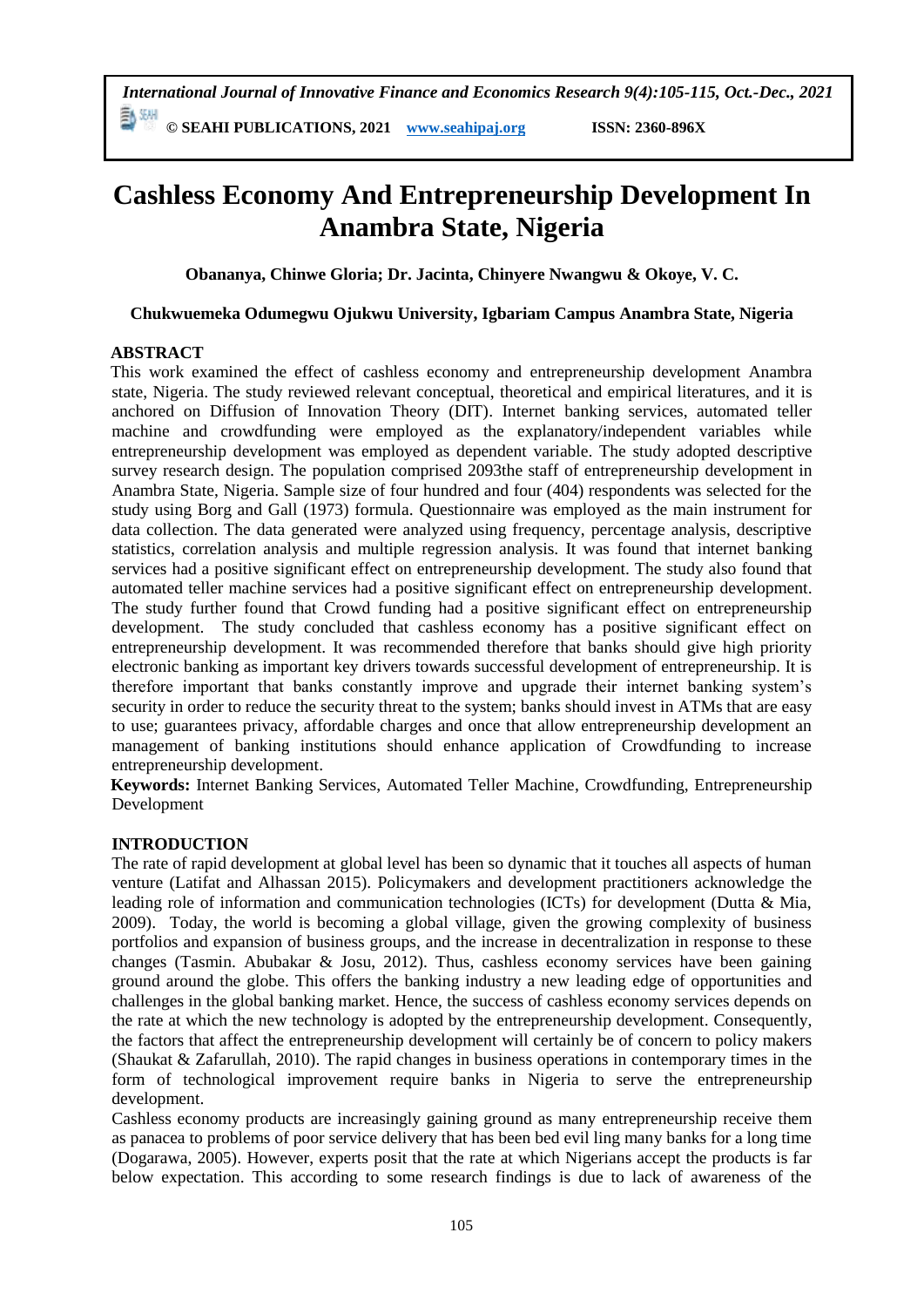products, inadequate legal framework and low technology. Cashless economy hold that there should be no transaction frictions that can be reduced through the use of money balances, and that accordingly provide a reason for holding such balances even when they earn rate of return (Woodford, 2003).A cashless economy is simply at its prime when all means of payments are carried out without the use of physical cash. Payments will range from a list of options such as cheques, wire transfers, debit and credit cards, online transactions, and mobile banking.

The Central Bank of Nigeria (CBN) introduced a new policy on cash-based transactions which stipulates a 'cash handling charge' on daily cash withdrawals or cash deposits that exceed  $\text{H150,000}$ for Individuals and  $\frac{N1,000,000}{N}$  for Corporate bodies. The new policy on cash-based transactions (withdrawals & deposits) in banks, aims at reducing **(**not eliminating) the amount of physical cash (coins and notes) circulating in the economy, and encouraging more electronic-based transactions (payments for goods, services, transfers) (CBN, 2012). The cashless economy policy of the CBN is designed to provide mobile payment services, breakdown the traditional barriers hindering financial inclusion of millions of Nigerians and bring low cost, secure and convenient financial services to urban, semi-urban and rural areas across the country. This has however become an albatross to some elites, the poor, the uneducated and traders (Eromosele and Obinna, 2012). Babalola, (2008) notes that the cashless economy does not imply an outright end to the circulation of cash (or money) in the economy but that of the operation of a banking system that keeps cash transactions to the barest minimum.

The advantages of a cashless society are enormous from regulating, controlling, and securing the financial system of any economy (Ezumba, 2011). According to Izuogu (2002), this payment system has been widely accepted by consumers and merchants throughout the world, and by far the has most popular methods of payments especially in the retail markets. This form of payment system has several advantages, which were never available through the traditional channels of payment. Some of the most important are: privacy, integrity, compatibility, good transaction efficiency, acceptability, convenience, mobility, low financial risk and anonymity. Therefore, this study seeks to evaluate the effect of cashless economy on the entrepreneurship development in Anambra State,, Nigeria.

#### **Statement of the Problems**

All banks compete with each other to attract their customers in different ways through providing convenient, accessible and acceptable services or/and products to their customers. One of the most important of these services is cashless economy (electronic services) that have contributed significantly to on the increase of the distance between costumers and the bank and entrepreneurship development **(**Kannabira & Narayan, 2015).Today's banking situation demands continuous innovation in order to meet the yearnings and aspirations of the ever-demanding customers. Hence, banks need to roll out new products and services quickly and effectively, using latest cutting edge technology (Augusto, 2012). Cashless economy enable banks to improve their service delivery, decongest queues in the banking halls, enable customers withdraw cash at will aid international payments and remittances, track personal banking transactions, request for online statements, or even transfer deposit to third party accounts.

These services will undoubtedly impact significantly on the overall performance of entrepreneurship development. The entrepreneurship development on the other hand, stand to enjoy the benefit of quick service delivery, reduced frequency of going to banks physically and reduced cash handling, which will give rise to higher volume of turnover (Fagbuyi, 2003). However, these developments in the Nigerian cashless economy seem not to have achieved their aims. Despite the effort of banks to ensure that customers reap the benefits of e-banking, the banks are met with complaints from customers as regard, online theft and fraud, non-availability of financial services, payment of hidden cost of electronic banking like Short Message Services (SMS), for sending alert, mandatory acquisition of ATM cards, non-acceptability of Nigerian cards for international transaction, malfunctioning Automated Teller Machines (ATMs) and network downtime. Other problems observed that are associated with Nigerian's cash-based economy, which include: Delays in financial transactions which can be caused by queue in the bank or ATM to collect cash, lack of network which affect Crowdfunding and Web, banking Spread of bacteria through handling physical cash, High rate of crime; illegal drug trade; terrorism; illegal immigration; human trafficking; corruption; due to its cashbased economy. "People are always faced with the challenges of violent crimes (insecurity) such as,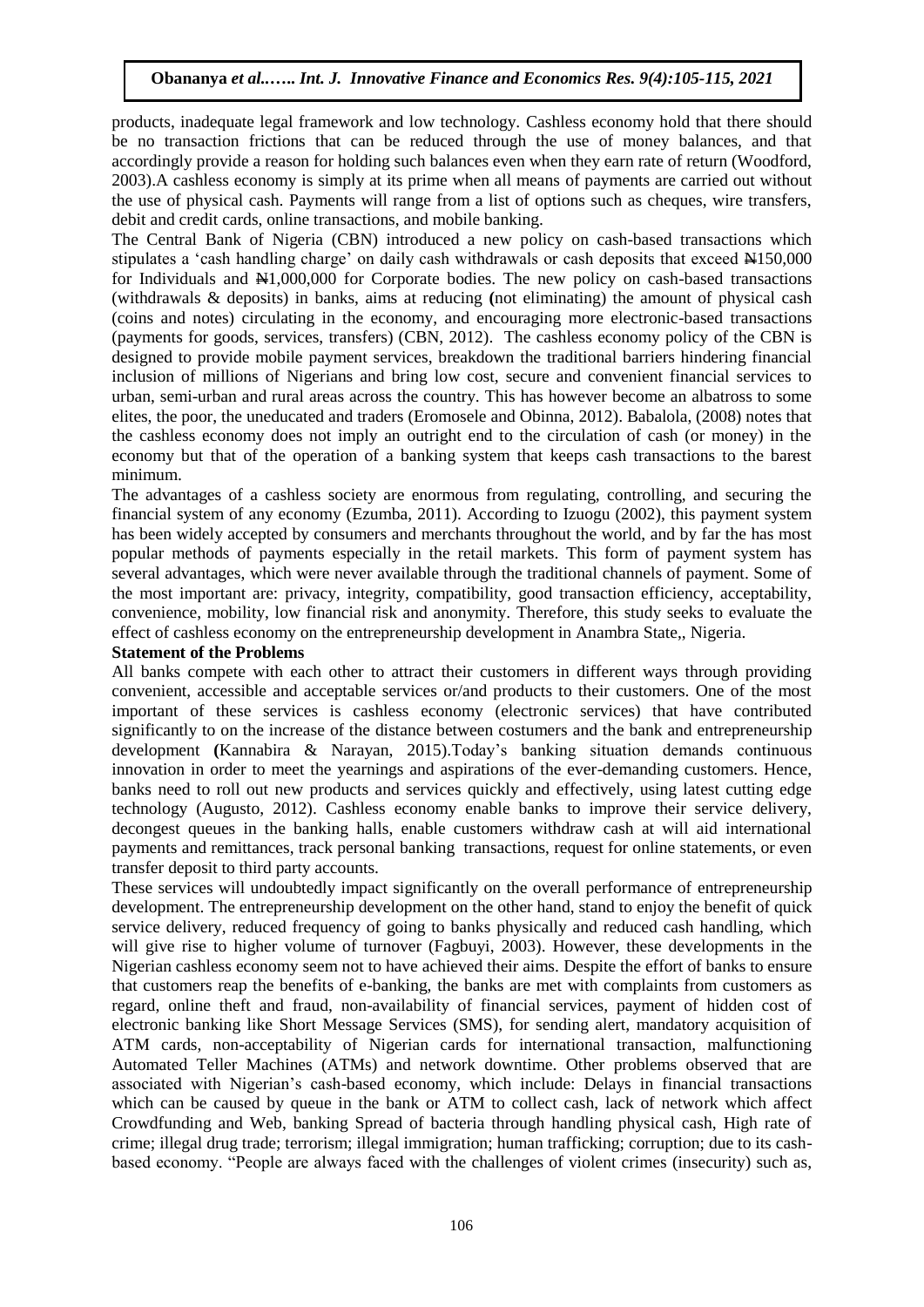bank and ATM robberies" (Okafor, 2012). Based on the foregoing, the study will examine the effect of cashless economy on the entrepreneurship development in Anambra State, Nigeria.

# **Objectives of the Study**

The main objective of the study is to examine the effect of cashless economy on entrepreneurship development in Anambra State, Nigeria. The specific objectives includes to:

- 1. Examine the influence of internet banking on the entrepreneurship development in Anambra State,
- 2. Determine the effect of automated teller machines on entrepreneurship development in Anambra State.
- 3. Evaluate the influence of Crowdfunding on entrepreneurship development in Anambra State,

# **Research Questions**

The following research questions have been formulated to guide the study.

- 1. How does internet banking influence on entrepreneurship development in Anambra State?
- 2. To what extent does automated teller machine affect entrepreneurship development in Anambra State?
- 3. To what degree does Crowdfunding influence on entrepreneurship development in Anambra State?

# **Hypotheses**

The following hypotheses stated in null form guided this study.

Ho1: Internet banking services have no significant effect on entrepreneurship development in Anambra State

Ho2: Automated teller machine services have no significant influence on entrepreneurship development in Anambra State

Ho3: Crowdfunding services have no significant effect on the entrepreneurship development in

# **REVIEW OF RELATED LITERATURE**

# **Conceptual Framework**

# **Cashless Economy**

Conceptually, cashless economy entails a drastic reduction in the handling of cash for transaction purposes, but relies more on the sending of an electronic signal to banks for the payment and receipt of money on one's behalf in the process of exchange" **(**Yusuf, Adedina and Egbekule 2015). It is not to say that the use of cash will be eradicated, but will be limited to the barest minimum for carrying out financial transactions. The cashless economy concept aims at reducing (not eliminating) the amount of physical cash circulating in the economy, and encouraging more electronic based transactions (payment of goods, services, transfers). Cashless economy equally aims at preventing Bank run (Sloman 2006). The Cashless idea reduces one's power to keep ones purchasing power in paper currency. Ejiofor and Rasaki (2012) opine that cashless system is the ability to store money in an electronic purse on a card and is fast becoming standard practice throughout the work place. The electronic purse is then used to purchase products at the vending machine or at any point of sale terminal. Ajayi (2014) reemphasized that cashless economy does not mean a total elimination of cash as money would continue to be a means of exchange for goods and services. It is a financial environment that minimizes the use of physical cash by providing alternative channels for making payments. Olaonipekun (2013) asserts that electronic transaction is a sine qua non to the implementation of cashless economyas it is desired to make it succeed. Electronics cash is a system that allows individuals to purchase goods or services in today's society without the exchange of anything tangible. Osazevbaru and Yomere (2015) define cashless economyas the system which aims at reducing, but not eliminating the volume of the physical cash circulating in the economy while encouraging more electronic based transactions. In other words, it is a combination of e-banking and cash-based system.

Cashless economy policy aims to curb some of the negative consequences associated with the high usage of physical cash in the economy, including: High cost of cash, high risk of using cash, high subsidy, informal economy and inefficiency and corruption (CBN, Website, 2011)**.** March (2013) opines that a cashless economy is an environment in which money is spent without being physically carried from one person to another. Akiindende (2011) notes that cashless society is one in which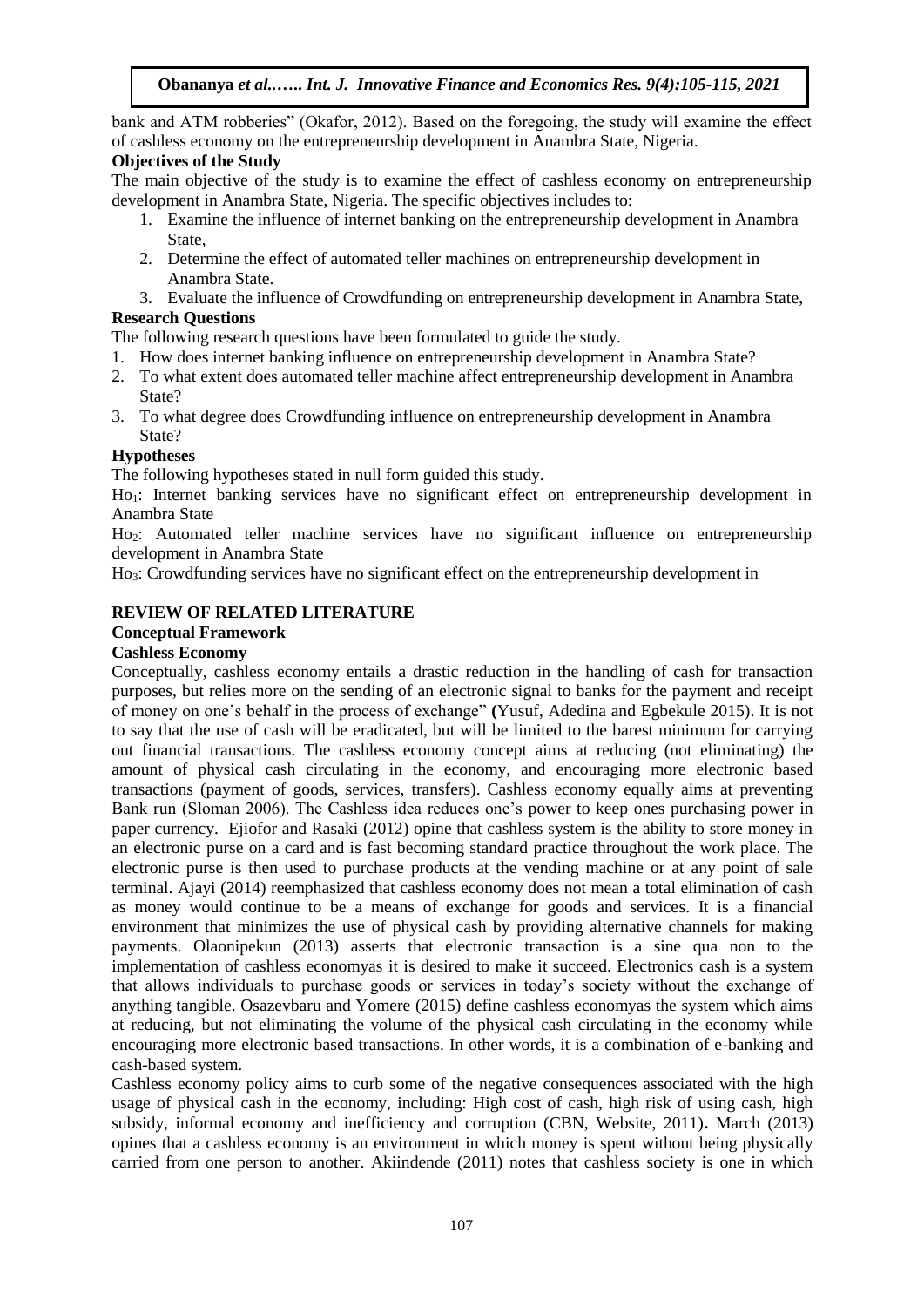physical cash as a transaction medium is reduced to the barest minimum. Substituted in the place of cash would be an electronic payment system in one form or another".

Nweke (2012) opines that "cashless economy essentially means that countries particularly developing ones would transit from a cash-based economic model to a cashless economic model. A cashless economy on the other hand is an economy where the physical cash circulating in the economy is minimized while other forms of payment, especially electronic based payments are utilized. In other words, cashless economy is a combination of the cash-based payment system and electronic payment systems with the latter exceeding the former in terms of utilization.

Cashless economy does not mean a total elimination of cash, as money will continue to be a means of exchange for goods and services in the foreseeable future. It is a financial environment that minimizes the use of physical cash by providing alternative channels for making payments (Ajayi 2014).

#### **Entrepreneurship Development**

Entrepreneurship phenomenon appeared in economics in 1930s but it got recognition as an important factor of social and economic change only in 1960s (Timmons and Spinelli 2016). For more than a decade the studies of entrepreneurship confined to large scale businesses and industry, and then to small scale industrial sector. The emergence and development of entrepreneurship is not a spontaneous one but a dependent phenomenon of economic, social, political, psychological variables often attributed as supporting conditions to development of commerce and industry (Hill & Mac Gowon 2009). Nwafor (2017) sees "entrepreneurship development is the most effective method for creating new enterprises, and bringing new products and services to the market". These entrepreneurial activities significantly affect the economy of a society by building the economic base and providing job opportunities. To be enterprising is to keep your eyes open and your mind active. It is to be skilled enough, confident enough, creative enough, and disciplined enough to seize opportunities that present themselves regardless of the environmental influence (Nwafor 2017).

Ajagbe (2014) opine that an act of being an entrepreneur is seen as "one who undertakes innovations with finance and business acumen in an effort to transform innovations into economic goods". Hence, "entrepreneurs perceive problems as opportunities, and then take action to identify the solutions to those problems and the customers who will pay to have those problems solved". Entrepreneurial success is simply a function of the ability of an entrepreneur to see opportunities in the marketplace, initiate change (or take advantage of change) and creates value through solutions. Ajagbe and Ismail (2014) posit that "entrepreneurship is viewed as the capability and attitude of an individual or team of people to implement new ventures ideas with the possibility of success or failures". This situation requires that the person should be ready to assume a substantial level of risks, be a good leader in addition to being highly innovative. However, in business management, "entrepreneurship is regarded as the prime mover of a successful enterprise just as a leader in any organization must be the environmental change agents" (Ajagbe and Ismail 2014).

Akanwa and Akpanabia (2012) argued that entrepreneurship is the willingness and ability of an individual to seek out investment opportunities, establish and run an enterprise successfully". Igwe(2013) described entrepreneurship as a powerful engine of economic growth and wealth creation for many developing countries, which is crucial for improving the quality, number and variety of employment opportunities for the poor". Soyibo (2016) see "entrepreneurship as the process of identifying an opportunity related to needs satisfaction and converting it to a product or service of value". It can also be conceptualizing to mean the process and activities undertaken by entrepreneurs directed at capturing value associated with business opportunities. It can be seen as a process driven by the desire to innovate; that is producing new things (goods and services) or improving on existing ones, and profiting from it. Soyibo (2016), posit that entrepreneurs involves the destruction of existing market structures by the creation of new markets (otherwise reduction in market shares of current dominating competitors) through improvement of existing products or the development of entirely new products.

Akanwa and Agu, (2015) found that entrepreneurs started their enterprises as a part time activity in small villages while it is a main business in the large villages. Entrepreneurship include all the product functions that are not rewarded immediately by regular wages, interest and rent and non-routine human labour. Entrepreneurship is the service that the entrepreneur renders. It is accepting the risk of starting and running a business (Akanwa and Agu, 2015).Entrepreneurship pertains to any new organization of productive factors and not exclusively to innovations that are on the technological or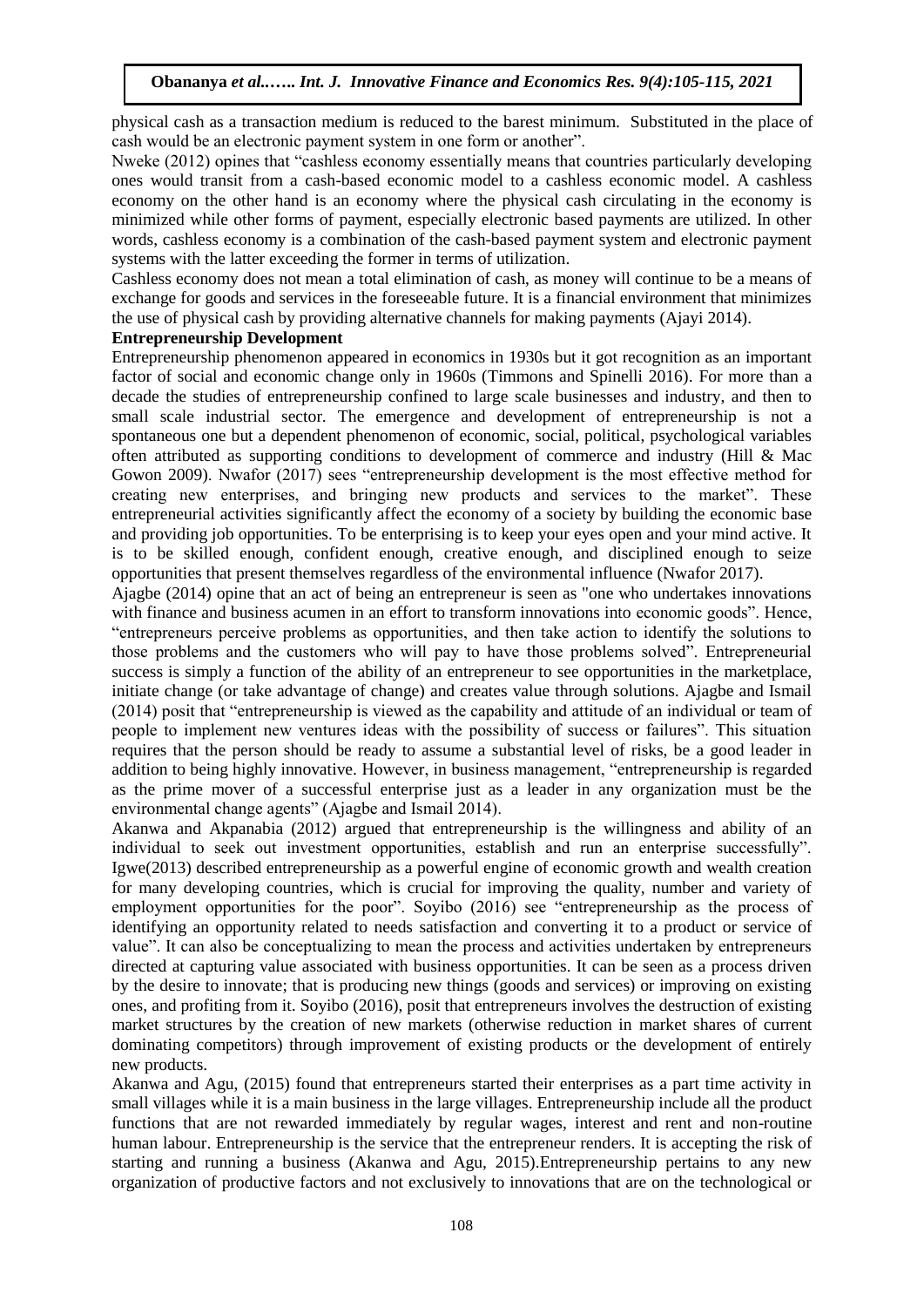organizational cutting edge, it pertains to entrepreneurial activities both within and outside the organization. Entrepreneurship need not involve anything new from a global or even national perspective, but rather the adoption of new forms of business organizations, new technologies and new enterprises producing goods not previously available at a location (Nwankwo and Okeke 2016). This is why entrepreneurship is considered to be a prime mover in development and why nations, regions and communities that actively promote entrepreneurship development, demonstrate much higher growth rates and consequently higher levels of development than nations, regions and communities whose institutions, politics and culture hinder entrepreneurship.

# **Theoretical Framework**

The study was anchored on Diffusion of Innovation Theory (DIT). Diffusion of Innovation Theory (DIT) is **t**he process of adopting new innovations has been studied for over 30 years and one of the most adaptation models is described by Rogers in his book "Diffusion of Innovation" (2003). He offered the following description of an innovation. An innovation is an idea, practice or project that is perceived as new by an individual or other unit of adaptation (Roger, 2003). An innovation may have been invented longtime ago, but if individuals perceive it as new, then it may still be an innovation for them. The newness characteristics of an adoption are more related to the three steps (knowledge, persuasion and decision) of the innovation-decision process. In addition, roger claimed there is a lack of diffusion research on technological clusters. For Roger (2003), "a technology cluster consists of one or more distinguishable elements of technology that are perceived as being closely interrelated. In general (DIT) explains individuals' attention to adopt a technology as a modality to perform a traditional activity.

The critical factors that determine the adoption of an innovation at the general level are the following: relative advantage, compatibility, complexity, trialability and observability (Moga, 2010). Many banks have found it advantageous to adopt ICT in their operation in order to improve their efficiency. This is achieved through development of websites and mobile applications that suit the customer needs. Customers are therefore able to access their accounts anywhere as long as they are connected to the internet. This theory is concerned with the manner in which a new technological idea, artifact or technique, or a new use of an old one, migrates from creation to use. According to DIT, technological innovation is communicated through particular channels, over time, among the members of a social system.

The stages through which a technological innovation passes are: knowledge (exposure to its existence, and understanding of its functions); persuasion (the forming of a favourable attitude to it); decision (commitment to its12 adoption); implementation (putting it to use); and confirmation (reinforcement based on positive outcomes from it) (Arnaboldi & Claeys, 2008). In the same way internet banking has been enhanced due to cyber threats and fraud. Early users generally are more highly educated, have higher social status, are more open to both mass media and interpersonal channels of communication, and have more contact with change agents. Mass media channels are relatively more important at the knowledge stage, whereas interpersonal channels are relatively more important at the persuasion stage.

Innovation decisions may be optional (where the person or organization has a real opportunity to adopt or reject the idea), collective (where a decision is reached by consensus among the members of a system), or authority-based (where a decision is imposed by another person or organization which possesses requisite power, status or technical expertise). Barnes and Corbitt (2013) advice that managers need to understand the capabilities of any particular technology and the benefits that ensue from its use in considering what technology to use with their operations, as well as understand associated costs and limitations of operating that technology. He advises the general issues to consider as the volume and variety of output that the technology can achieve, the fit with existing technology used with the organization and the level of maturity of the technology. The DIT theory explains the necessity of adopting technology in an organization to replace the traditional system of management and administration as well as model of service provision if it is service orientated. A theory is normative in nature as it aims to established structures. Electronic banking heavily relies on the ICT since it is carried out on the internet. Customers are able to access their accounts remotely without having to physically visit the bank.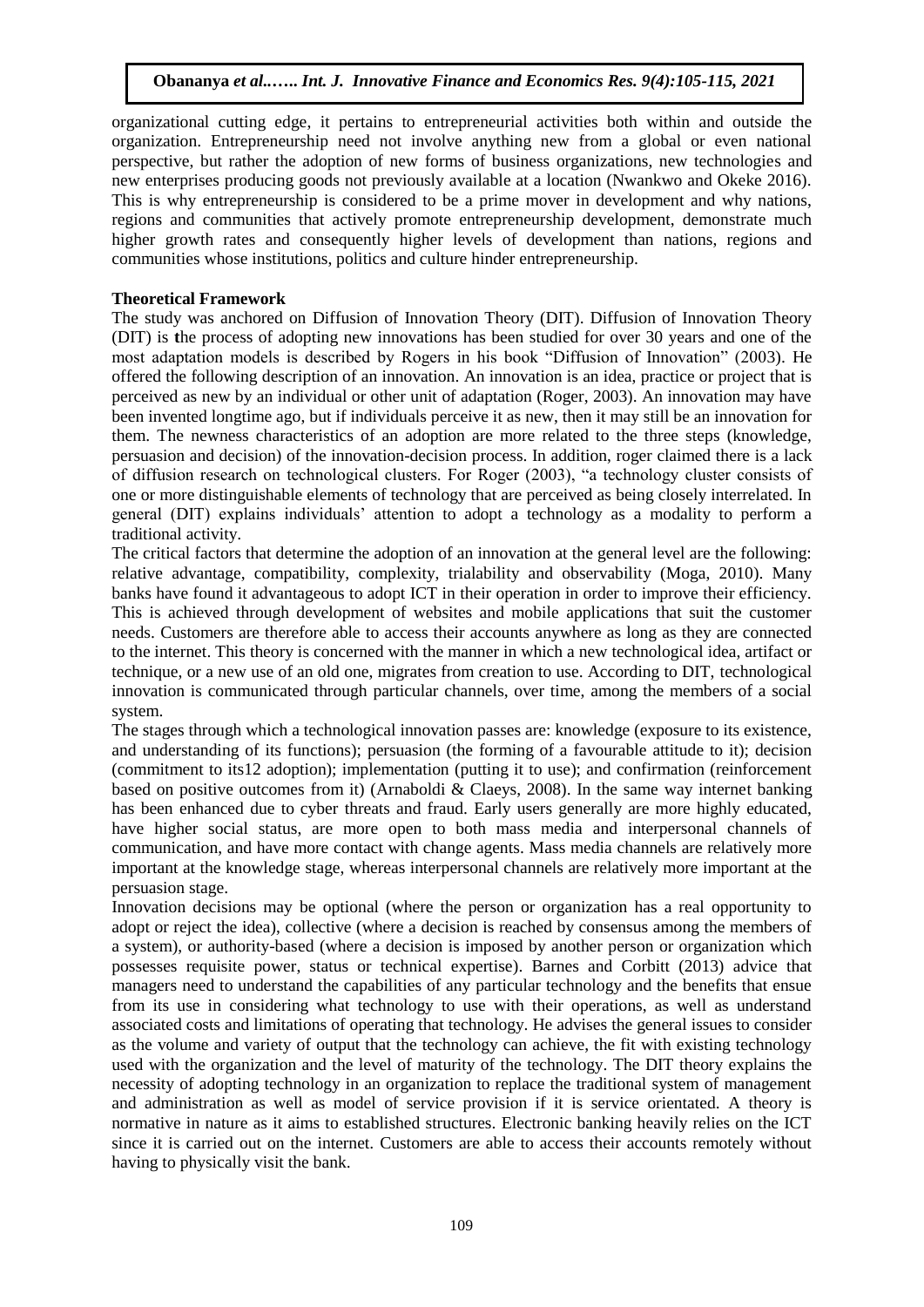#### **Empirical Review**

Kirigano, Muturi and Atandi (2016) analyzed the effect of mobile phone transfer applications on performance trends of micro and small enterprises. The sampling frame constituted all micro and small enterprises found in the hair-dressing, carpentry and cloth making industries in Kitale town. Descriptive and statistical analysis were carried out from which the researcher was able to compute the Pearson product moment correlation (r) to establish relationship. The study revealed that there is indeed an effect of the mobile phone transfer services innovations on enterprise performance of the enterprises surveyed, did indicate that when innovations are used they help bring more customers leading to more business income, innovations save time and money and contribute to their profits and that the more they invested in them the more the profits. Based on the findings, the study recommends a tax waiver on all mobile phones and related paraphernalia to enable majority apply them even in enterprises. Entrepreneurship policies on the other hand should be well researched before implementation to guarantee sustainability.

Okereke (2016) examined the impact of automated teller machine (ATM) transaction value, point of sales terminal, internet banking and Crowdfunding transaction value on economic growth of Nigeria. The quantitative design using ordinary least- square (OLS) method of multiple regression analysis was employed. However, secondary data for this study was obtained from CBN annual report and federal office of statistics. The ordinary least square method was used to test the significance of the data. Vector Error Correction test (VERC) model was applied to test the hypotheses arising from the research objectives. Also some tests, using Augmented Dickey Fuller (ADF) unit root and Johansen's Co-integration tests, were executed to establish the validity of the model assumptions. Findings showed that only point of sales terminal was significant to economic growth while automated teller machine, Crowdfunding and internet banking were insignificant to economic growth within the period under study. Therefore, the insignificant contributions of these instruments was as a result of users' ignorance and bank's inability to distribute the product effectively in the country. Meanwhile, government and bankers should put more effort in infrastructure development and aggressive public awareness campaigns.

Okeke (2017) investigated the effect of cashless economy on development of entrepreneurship development in Anambra state. Automated teller machine (ATM) point of sales (POS, Crowdfunding(MB) and internet banking were regressed on entrepreneurship development. The population of the study was 1300 staff of 15 selected entrepreneurship development in Anambra state. Judgmental sampling technique was used to get the desired target sample size of 350. The tools used in analyzing the data collected were simple percentages, descriptive statistics and correlation analysis. The study also employed multiple regression analysis (MRA) method to determine the effect of cashless economyon entrepreneurship development. The result of the study indicate that Automated teller machine has a significant effect on the development of entrepreneurship development in Anambra state Point of sale has no influence on the development of Entrepreneurship development in Anambra state. Internet banking has a significant effect on the development entrepreneurship development in Anambra state, and Crowdfunding has significant effect on the development entrepreneurship development in Anambra state. The study recommended that: government should provide uninterrupted power supply and adequate communication link while shortfall should be covered by banks through back-up arrangements to power standby generators in case of power shortage; commercial banks should ensure ease of usage, and customer interactive features in ATMs, POSs, mobile and on-line shopping systems. Government and the CBN should create awareness on the benefits derivable from cashless economy for the improvement of business well as economic development

Mpho (2017) evaluated the impact of the cashless arrangement in Nigeria on different macroeconomic variables. The study considered five macroeconomic variables which are: unemployment of the total labour force; Gross Domestic Product (GDP); corruption and transparency; Foreign Direct Investment (FDI) and currency in circulation. The study uses data immediately before and post the introduction of the cashless economy in 2012. Due to the short data span (annual data from 2005-2015) the study did not use any statistical methodology, but rather critically analyses the trends before and after the introduction of the cash policy in March 2012. The analysis shows that the cashless economy has largely been valuable to Nigeria, considering the positive effects on GDP, unemployment rate and money supply. The study found that cashless economy in March 2012 aimed to drive development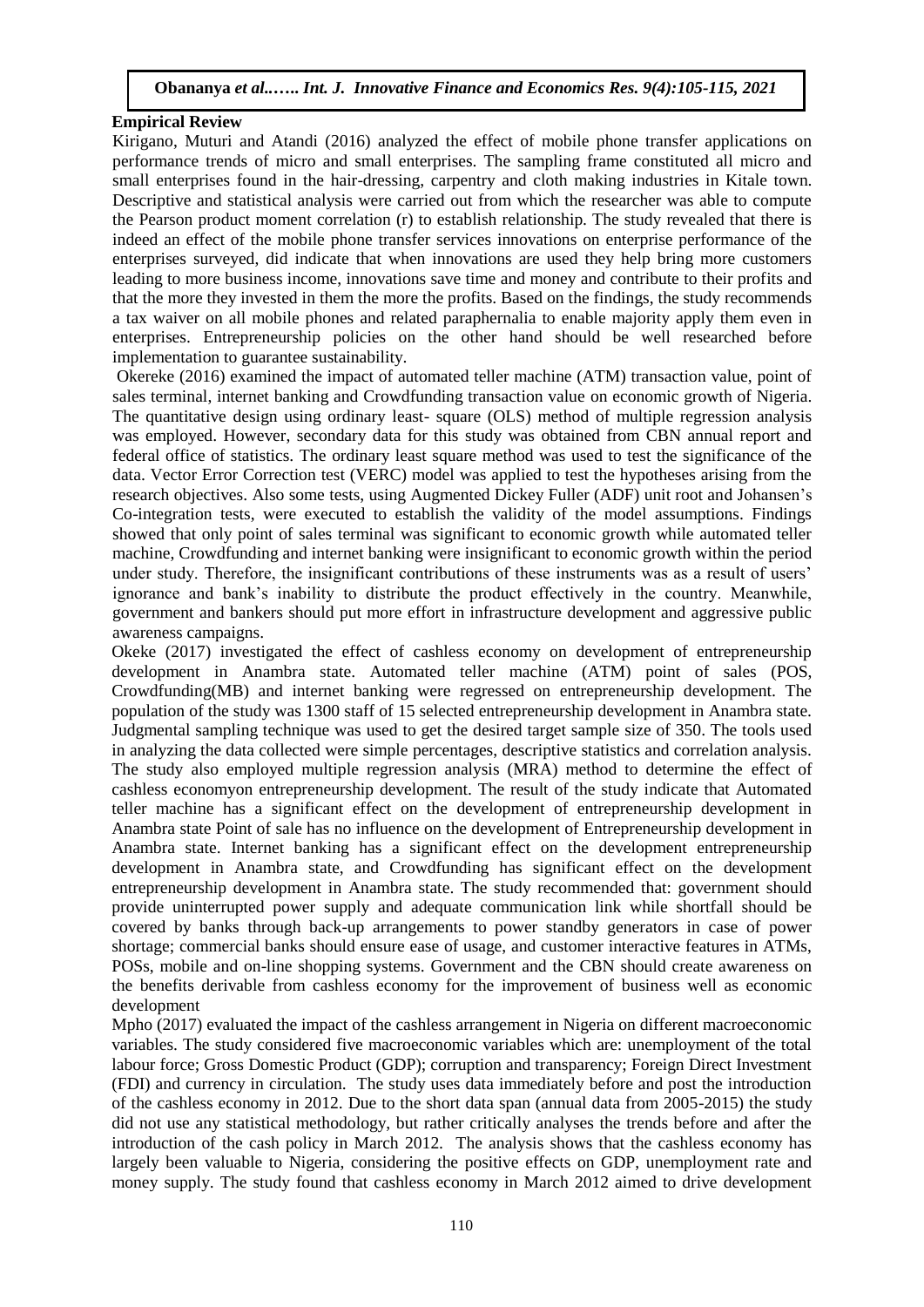and advance payment systems in Nigeria. In addition, the policy aimed to reduce costs related to banking and facilitate the progression of monetary policy decisions and economic growth. To date, the variable has not directly evaluated the effectiveness of the system but only attempts to evaluate the benefits and adverse effects of the cashless economy in Nigeria.

Ndugbu and Ochiabuto (2016) carried out a study on the relationship between predictors of a cashless economy and a country's move toward a cashless economy. Data for this research were sourced from the Central Bank of Nigeria Statistical Bulletin and Bureau of Statistics. The study covered the periods between 1981 and 2013. The analysis employed ordinary least square to evaluate a set of factors which affect such move. The results as analyzed by EVIEW statistical software confirmed positive fundamental relationships among market discipline two years ago, financial inclusion in the past year, and previous move toward a cashless society and the move toward a cashless economy. Standard of living had a negative impact on the move toward a cashless economy. The market discipline elasticity of move toward a cashless economy was inelastic as banks response has been below expectation towards reforms for cashless economy and finding alternatives. The lesser the time then the more inelastic banks are to market discipline. Financial inclusion was found never a threat on the move toward a cashless Nigeria.

Taiwo, Ayo, Afieroho and Agwu (2016) carried out a research on the appraisal and implementation of the cashless economy since its introduction into the Nigerian financial system in 2012 and also to examine the persistent challenges facing its implementation. In view of the above stated objective, primary data were collected with the aid of the questionnaire, which was randomly administered to 120 respondents ranging from First Bank, Zenith Bank and United Bank for Africa. The banks were selected based on their total assets and the information collected covered the activities of the CBN and that of these banks towards implementation of the cashless economy from 2012 till date. The data collected were presented and analyzed with the aid of the Statistical Package for Social Sciences (SPSS) using descriptive statistics and one-sample t-test. The study revealed that development of an innovative cashless economy has the potential to transform economic activity into achieving developmental goals. From the analysis carried out, it appears much has already been done in creating awareness on the introduction of the cashless economy. The e-payment system is gaining prominence in Nigeria, to the extent that the era of cash payment is gradually fading away as the need to operate cashless transactions dominates the modern Nigerian economy. It can also be concluded from the study that the cashless system will be helpful in the fight against corruption and money laundering.

#### **METHODOLOGY**

Descriptive research design was adopted in this study. This study was carried out in Anambra State. The population of study was made up of register entrepreneurship with cooperate affair commission in Anambra State. The total population comprises of 2093. The statistical formula devised by Borg and Gall (1973) was employed to determine the sample size. Therefore the sample size is 404. The researcher used primary sources of data. The researcher will used a structured questionnaires. The questionnaires contained both open-ended and closed-ended questions. Open-ended questions were be to get the views and opinions of respondents on how cashless economy affect the entrepreneurship, while closed-ended questions were used to get the exact information. Matrix questions that utilize the Likert rating scale were used. The instrument was both face and content validated. To check reliability of the instrument, the questionnaire will pre-tested through pilot study to ascertain its effectiveness in soliciting information intended. The researcher use test-retest method in order to test reliability of the research instruments. The collected data will be analyzed using quantitative data analysis methods. Descriptive statistics such as mean and standard deviation was used to present quantitative data in form of tables. Data from questionnaire was coded and entered into the computer using Statistical Package for Social Science (SPSS Version 21) for analysis. It gave means, standard deviations and correlations of each independent and dependent variable. Cashless economy and entrepreneurship development was regressed against the four independent variables using the regression model. The study also employed Multiple Regression Analysis (MRA) method to evaluate the effect of cashless economy on entrepreneurship development.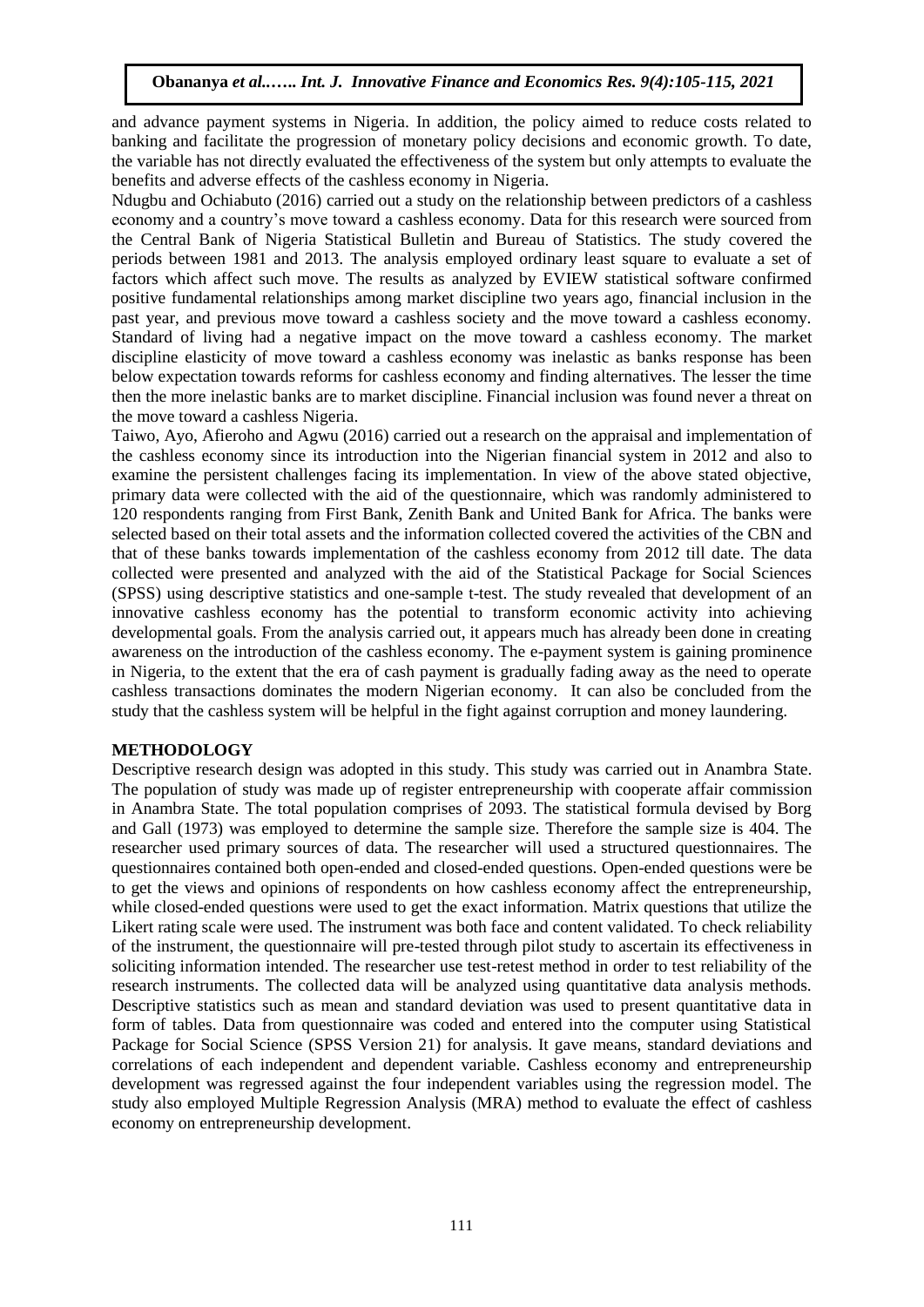# **DATA PRESENTATION AND ANALYSIS**

The data generated from the entrepreneurs were presented, analyzed and interpreted. A total of four hundred and four questionnaires were distributed to the respondents, out of which three hundred and fifty four were properly filled and found relevant to the study 34 copies of the questionnaires were not properly filled and 16 copies get missing. Therefore, the analysis in this section was based on the three hundred and fifty four relevant copies.

# **Descriptive Statistics**

The descriptive statistics shows the minimum value, maximum value, mean and standard deviation of the variables used in the study.

#### **Test of Hypotheses**

Multiple regression analysis was employed to test the hypotheses formulated for the study. The multiple regression result is presented in the table below.

| <b>Variable</b>                 | <b>T-Statistics</b> | <b>Probability</b> |  |
|---------------------------------|---------------------|--------------------|--|
| <b>Internet Banking</b>         | 11.655              | 0.000              |  |
| <b>Automated Teller Machine</b> | 1.395               | 0.164              |  |
| Crowdfunding                    | 2.795               | 0.006              |  |
| R-squared                       | 0.733               |                    |  |
| <b>Adjusted R-squared</b>       | 0.726               |                    |  |
| <b>F-Statistics</b>             | 107.563             |                    |  |
| Prob. (F-Statistics)            | 0.000               |                    |  |
| Durbin Watson                   | 1.677               |                    |  |

#### **Table 1 Summary of the Regression Result**

Source: Author's Computation Using SPSS Version 21.0

The regression result has coefficient of determination  $(R^2)$  of 0.733. This implies that 73.3% of the variations in cashless economy are being accounted for or explained by the variations in the explanatory variables. This shows that the explanatory powers of the independent variable are very high and strong. The adjusted  $\mathbb{R}^2$  supports the claim of the  $\mathbb{R}^2$  with a value of 0.726 indicating that 72.6% of the total variation in the dependent variable (cashless economy) is explained by the independent variables (the regressors). Thus, this supports the statement that the explanatory power of the variables is high and strong.

The F-statistic is instrumental in verifying the overall significance of an estimated model. The fstatistics of 107.563 and f-probability of 0.000 shows that that the model has goodness of fit and is statistically different from zero. In other words, there is significant impact between the dependent and independent variables in the model. This shows that the independent variables (internet banking, automated teller machine, Crowdfunding and) have a joint significant effect on the dependent variable (entrepreneurship development).

From the regression result in table 4.12, it is observed that DW statistic is 1.677 which is approximately 2. Therefore, the variables in the model are not autocorrelated and that the model is reliable for predications.

#### **Hypothesis One**

Ho1: Internet banking services have no significant effect entrepreneurship development in Anambra State,

Ho<sub>i</sub>: Internet banking services have a significant effect the performance of small and medium scale enterprises in Anambra State,

Based on t-statistics value of 1.395111.395 and p-value of 0.164, internet banking services was found to have an insignificant effect on entrepreneurship development in Anambra State,. Therefore, we accept the null hypothesis and reject the alternative hypothesis. This implies that internet banking services had no significant effect on entrepreneurship development p in Anambra State,.

#### **Hypothesis Two**

- Ho2: Automated teller machine services have no significant influence on entrepreneurship development in Anambra State,
- Hi: Automated teller machine services have a significant influence on entrepreneurship development in Anambra State,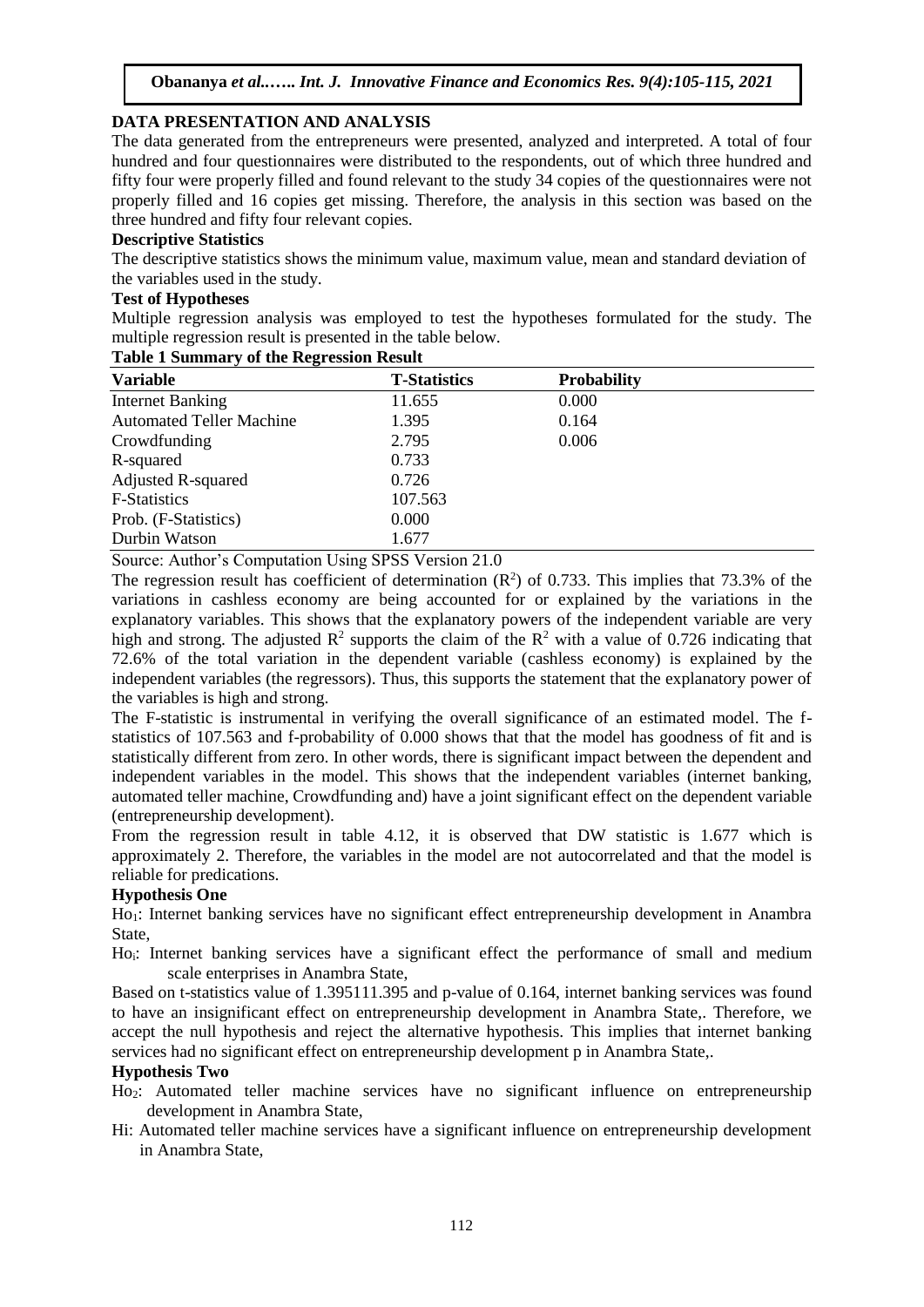Based on t-statistics of and p-value of 0.000, Automated teller machine was found to have a significant effect on entrepreneurship development in Anambra State. This result therefore suggests that we reject the null hypothesis and accept the alternate hypothesis which states that Automated teller machine have a significant effect the entrepreneurship development in Anambra State,. This implies that Automated teller machine have a significant effect on entrepreneurship development in Anambra State,

# **Hypothesis Three**

Ho3: Crowdfunding have no significant effect on entrepreneurship development in Anambra State,

Hi: Crowdfunding have a significant effect entrepreneurship development in Anambra State,

Based on the t-statistics of 2.795 and p-value of 0.006, Crowdfunding were found to have a significant effect on entrepreneurship development in Anambra State, Therefore, we reject the null hypothesis and accept the alternate hypothesis. This implies that Crowdfunding have a significant effect on entrepreneurship development in Anambra State.

# **DISCUSSION OF FINDINGS**

This work evaluated the effect of cashless economy on the entrepreneurship development in Anambra State,. The data generated were analyzed using descriptive statistics, correlation analysis and multiple regression analysis. The study found that internet banking services had a positive significant effect on entrepreneurship development. This tally with the findings of Adeyemi, Ola and Oyewole (2014) result showed that the independent variables internet banking were significant joint predictors of customer satisfaction. The finding also agrees with Ngungi (2013) that concludes that online banking has a weak positive and significant influence on the financial performance of commercial banks in Kenya, Flavlan, Torres and Guinaliu 2004, Gan, Clenes, Limsombunchi and Weng, 2006 internet banking services had a positive effect on the performance of entrepreneurship development. The finding also agrees with Pikkarainen 2004that online banking is one of the cheapest delivery services for banking products.

Furthermore, Automated teller machine services had a positive significant effect on entrepreneurship development. This tally with the findings of Ali and Emenike (2016) that found ATM transactions positively and significantly impacts private sector demand deposits in Nigeria. Jegede (2014) who result indicate that less than the benefits, the deployment of ATMs terminals have averagely improved the performance of Nigerian banks because of the alarming rate of ATM fraud. Also this result agrees with Fatai, Olaleye and Mudashiru (2014) result showed that the frequency of demand for money to meet transactionary and precautionary motives was significant through ATM, while average amount withdrawn is smaller compared to teller

The study further found that crowdfunding had a significant effect on entrepreneurship development. This disagrees with Faniran and Odumeru (2015) the relationship between gender and crowdfunding adoption is not significant. This founding agrees with Mutinda (2014) that revealed a positive correlation between entrepreneurship development and business growth, efficiency in service delivery, access to information and convenience and reliability. Also the founding agrees with Kirigano, Muturi and Atandi (2016) revealed that there is indeed an effect of the mobile phone transfer services innovations on enterprise performance of the enterprises surveyed, did indicate that when innovations are used they help bring more customers leading to more business income, innovations save time and money and contribute to their profits and that the more they invested in them the more the profits

# **Summary of Findings**

This work evaluated the effect of cashless economy on entrepreneurship development in Anambra State. The data generated were analyzed and the following were evident.

- 1. The study found that internet banking services had a positive significant effect on entrepreneurship development
- 2. The study also discovers that automated teller machine services had a positive significant effect on entrepreneurship development.
- 3. The study further found that Crowdfunding had a positive significant effect on entrepreneurship development.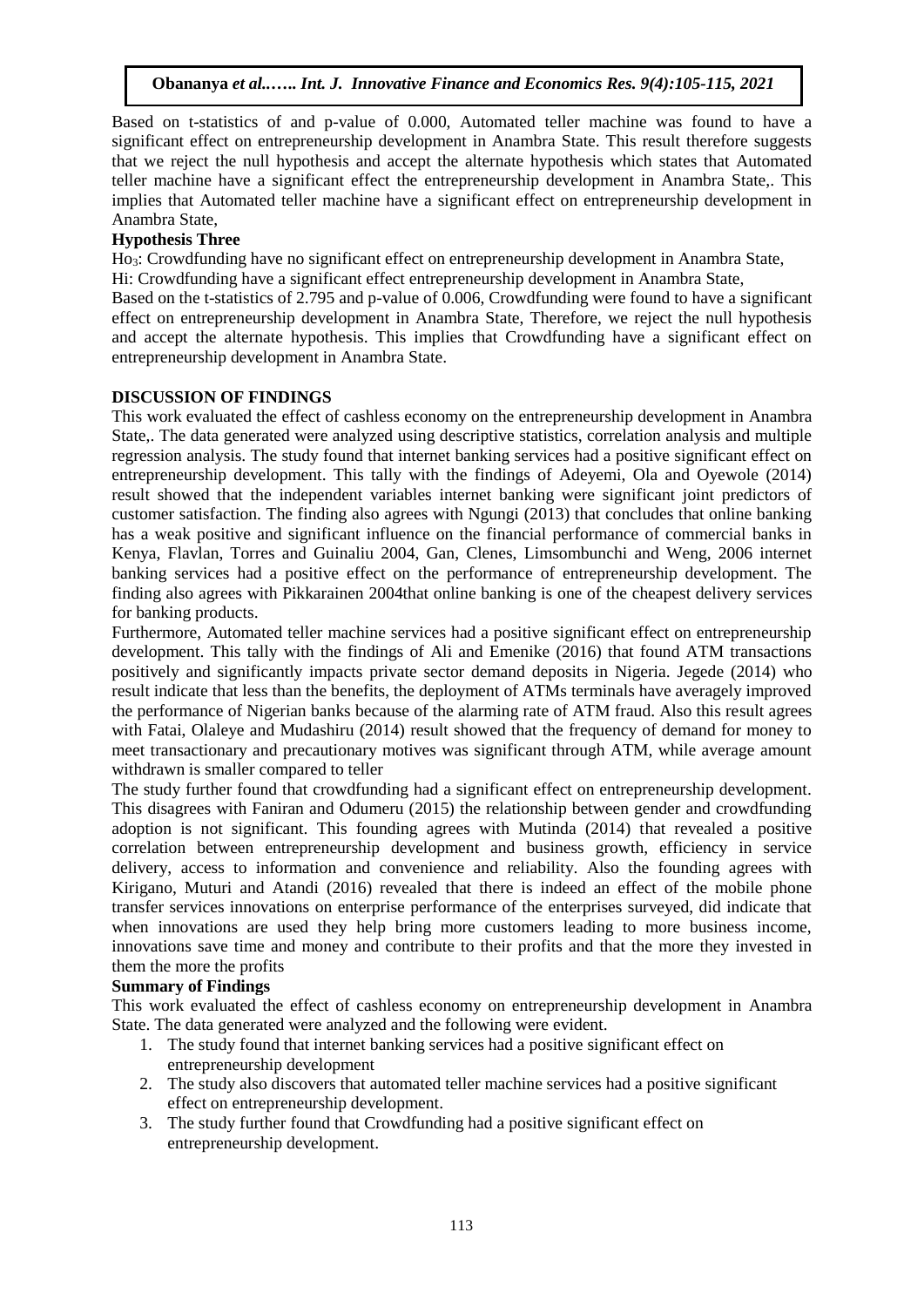#### **CONCLUSION**

This work evaluated the effect of cashless economy on the entrepreneurship development in Anambra State. The cashless economy channels used in this study such as internet banking, automated teller machine, and crowdfunding were found to have significant positive effect on entrepreneurship development. Cashless economy has become a necessary survival weapon and is fundamentally changing the entrepreneurship development worldwide. Based on the foregoing, the study concludes that cashless economy services had a significant effect on entrepreneurship development.

# **RECOMMENDATIONS**

Based on the findings of this study, the study recommends that:

- 1. Banks should give high priority electronic banking as important key drivers towards successful development of entrepreneurship. It is therefore important that banks constantly improve and upgrade their internet banking system's security in order to reduce the security threat to the system.
- 2. Banks should invest in ATMs that are easy to use; guarantees privacy, affordable charges and once that allow entrepreneurship development.
- 3. Management of banking institutions should enhance application of Crowdfunding to increase entrepreneurship development

# **REFERENCES**

- Adewoye, J. O . (2013). Impact of Crowdfunding on service delivery in the Nigerian Commercial Banks. *International review of management and business research*. 2, (2), 333-350
- Adewuyi, F. (2011). Cashless economy: The many hurdles before CBN", *The Guardian,* Lagos, 23.
- Adurayemi, A.C. (2016). Cashless economy and its effects on the Nigerian economy. *European Journal of Business, Economics and Accountancy,* 4(2), 81-88.
- Ajayi, L. B. (2014). Effect of cashless monetary policy on Nigerian banking industry: Issues, prospects and challenges. *International Journals for Business and Financial Management*. (2), 29-41
- Akhalumeh & Ohiokha, (2012), Nigeria's cashless economy: The Imperatives. IJBMS. 2, ( 2)
- Ali, P. I., &Emenike, K. O. (2016). Impact of automated teller machine on banking services delivery in Nigeria: A stakeholder analysis. *Cad. Ed. Tec. Soc., In humas,* 9,(1), 64-72.
- Andy, F. W., Len, T. W. & Paul, R. (2014). Cashless policy, users' perception and retail marketing performance. *Business and Management Review*. 1, (1), 1-14.
- Benjamin, O. A. (2013). Crowdfundingand entrepreneurship in developing countries: A case study of Nigeria; Master *Thesis* in the department of industrial economics, blekinge institute of technology, Karlskrona, Sweden.
- Ejiotor, V.E., & Rasaki, J.O. (2012). Realising the benefits of cashless economy in Nigeria: IT perspective. *International Journal of Advances in Computer Science and Technology,* 1(1), 7- 13.
- Faniran, A. O. &Odumeru, J. A. (2015). Acceptance of Crowdfunding in Nigeria: A modified TAM Approach. *International Conference on e-Business, e-Commerce, e-Management, eLearning and e-Governance*
- Kirigano B. M.,Muturi, W. & Atandi, F. G. (2016). Effect of mobile phone transfer services on performance of micro and small enterprises: A Case of Trans-Nzoia County, Kenya. Nairobi, Kenya, School for Human Resource Development Entrepreneurship and Procurement Department.
- Kombe, S. K. &Wafula. M. K. (2015). Effects of internet banking on the financial performance of commercial banks in Kenya. *International Journal of Scientific and Research Publications.* 5,  $(5)$ , 1-9
- Latifat, M. & Alhassan, H.(2015) The impact of cashless economy tools on money circulating outside Nigerian banks. *International Journal of Business, Economics and Law.* 8,(3), 47-53
- Martin C. E., Ndubuisi, N. J., Marire, M. I. & Mgbodile, C. C. (2014). The impact of central bank of Nigeria cashless economy in Nigeria Economy. *IOSR Journal of Business and Management.*  16,(12), *84-95*